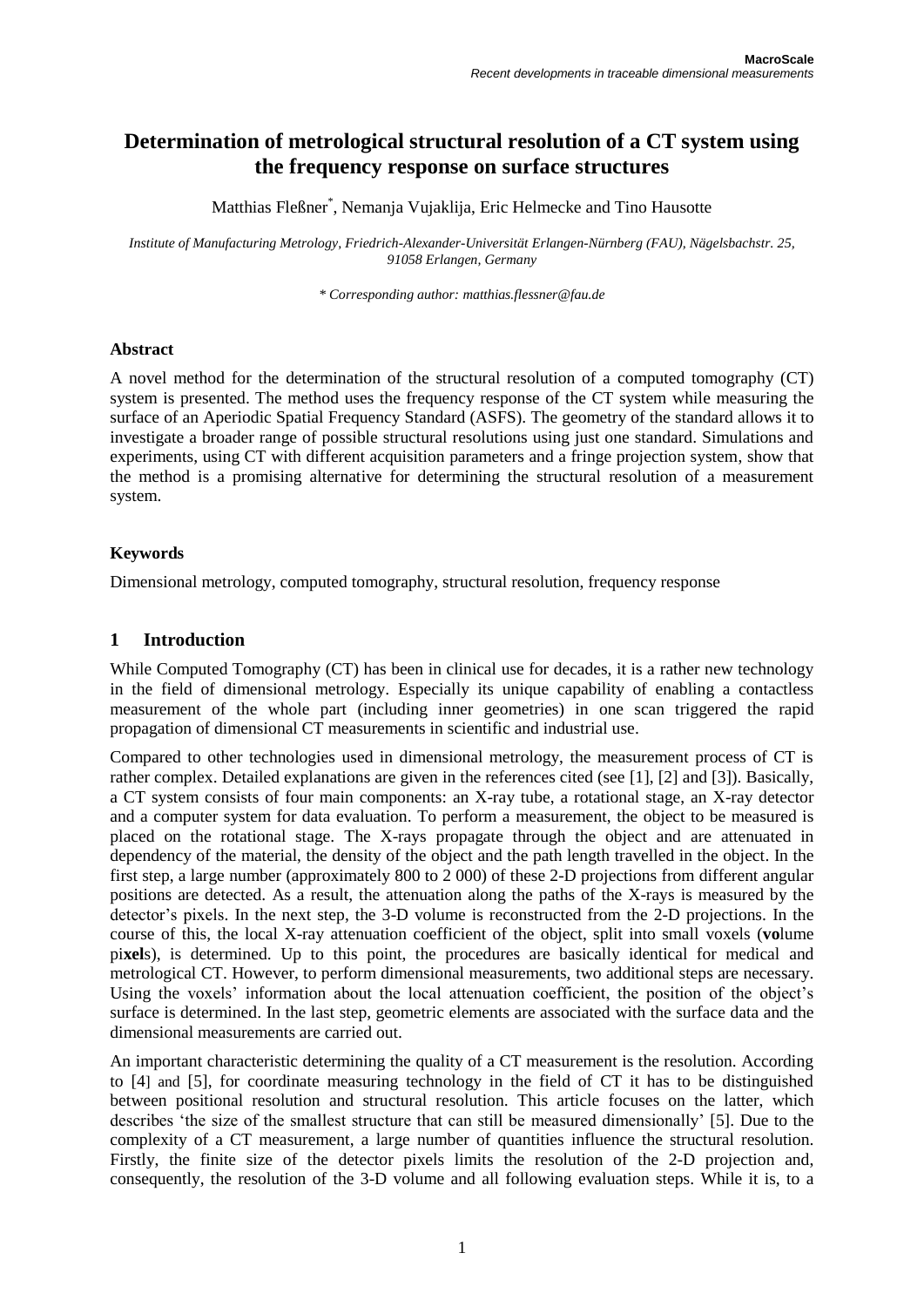certain extent, possible to compensate for this by increasing the geometric magnification, the finite size of the X-ray spot and scatter effects inside the detector [6] cause unsharpness within the projection data. Smoothing filters, which are applied to the projection, volume and/or surface data to decrease the impact of noise, also decrease the resolution. Then again, noise in the measurement can render it impossible to distinguish between small features and noise. The schematic effect of a CT measurement with limited structural resolution is depicted in [Figure 1.](#page-1-0) While larger structures are still visible, smaller structures are no longer perceived as separated and, therefore, it is no longer possible to measure them dimensionally. This behaviour resembles the mechanical filtering effect when measuring a surface with a stylus with a finite tip radius [7].



*Figure 1: Schematic illustration of the blurring effect of a CT measurement with limited structural resolution on volume data.*

<span id="page-1-0"></span>As the structural resolution of a CT system varies for different acquisition parameters and data evaluation methods, the structural resolution has to be defined for specific conditions. For medical CT, the modulation transfer function (MTF) is used to characterize the resolution of the volume data. It is explained more in detail in [1] and [8]. The MTF is a very powerful method to characterize the resolution of the volume data, but it does not include the step of surface determination, which is crucial for dimensional measurements.

To determine the structural resolution for dimensional measurements, [5] suggests measuring small calibrated spheres. The sphere's diameter is equal to the structural resolution, if the CT system is capable of measuring it correctly. However, especially for small structural resolutions and varying acquisition parameters, a large number of calibrated microspheres would be needed to cover the whole range of possible structural resolutions.

Several investigations have been carried out to examine alternative methods to determine the structural resolution for CT measurement. Weiß et al. determined the 3-D resolution using periodic 3-D structures [9]. Carmignato et al. investigated the 'Hourglass' standard. This approach uses the phenomenon, that the surface data extracted from a measurement of two touching spheres is distorted in proximity of the contact point [10]. Bartscher et al. examined how measurements of sharp edges result in rounded off edges in the surface data [11]. In a further development, Illemann et al. developed a reference standard with edges of small radii. By evaluating the measured and the calibrated radius of the standard, an analogue Gaussian broadening of the whole measurement system can be determined [12]. Arenhart et al. investigated the surface content surface function by examining a multi-wave standard and the transmission of sinusoidal spatial frequencies [13] [14].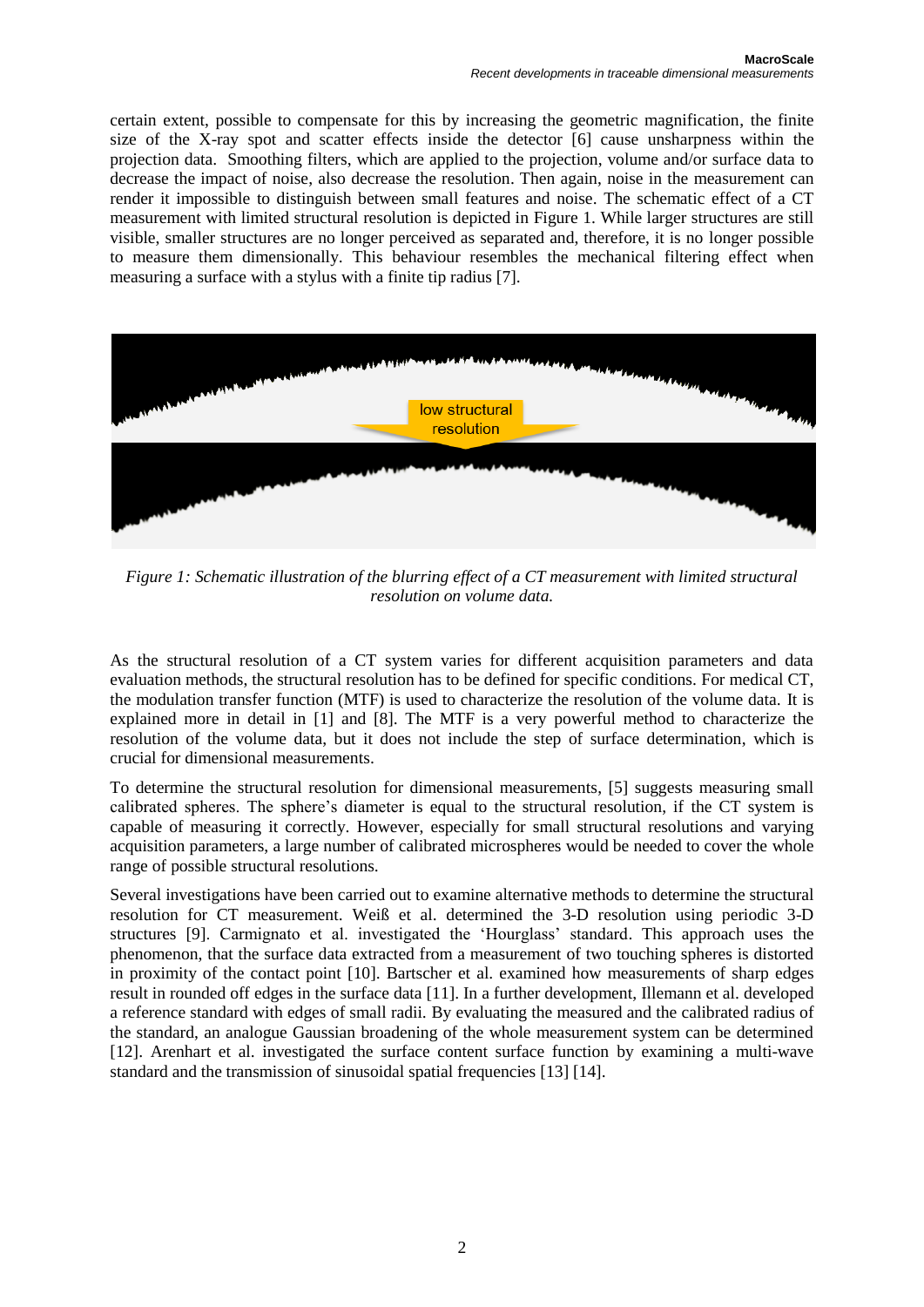## **2 Approach to determine structural resolution of dimensional CT measurements**

### 2.1 Aperiodic Spatial Frequency Standard

To determine the structural resolution of a dimensional CT measurement, an Aperiodic Spatial Frequency Standard (ASFS) was developed. In the first version, the ASFS is a cylindrical object with small aperiodic structures on the side of the cylinder as depicted in [Figure 2.](#page-2-0) As the structures deviate from sinusoidal shapes and, as they are positioned aperiodically along the side of the cylinder, the ASFS features spatial frequencies from a wider range when performing a Fourier analysis of the surface data.

To determine the structural resolution, the ASFS is scanned by a CT system with defined acquisition parameters. Using a defined surface determination method, data points along circumferential lines as in the roundness measurement are extracted. A Fourier analysis is carried out on the surface data to yield the amplitudes of different spatial frequencies. By comparing these amplitudes to the result of a reference measurement, the frequency response (the transmission, or alternatively, damping) of the CT system for different spatial frequencies can be evaluated, which makes it possible to derive information about the structural resolution of the CT system. As the method works on extracted surface data, the whole measurement process is taken into consideration.



*Figure 2: Schematic model of a cylindrical ASFS*

<span id="page-2-0"></span>This method tries to combine the advantages of the approaches of Arenhart et al. and Illemann et al. By measuring a large number of similar structures simultaneously and calculating the transmitted amplitudes of different spatial frequencies, stable results and straightforward evaluation are achieved. By measuring structures deviating from sinusoidal shape, a large range of possible structural resolutions can be covered by a single standard. To a certain extent, a transfer of the calculation of the MTF from volume data (grey values) to surface data (coordinates) is realised.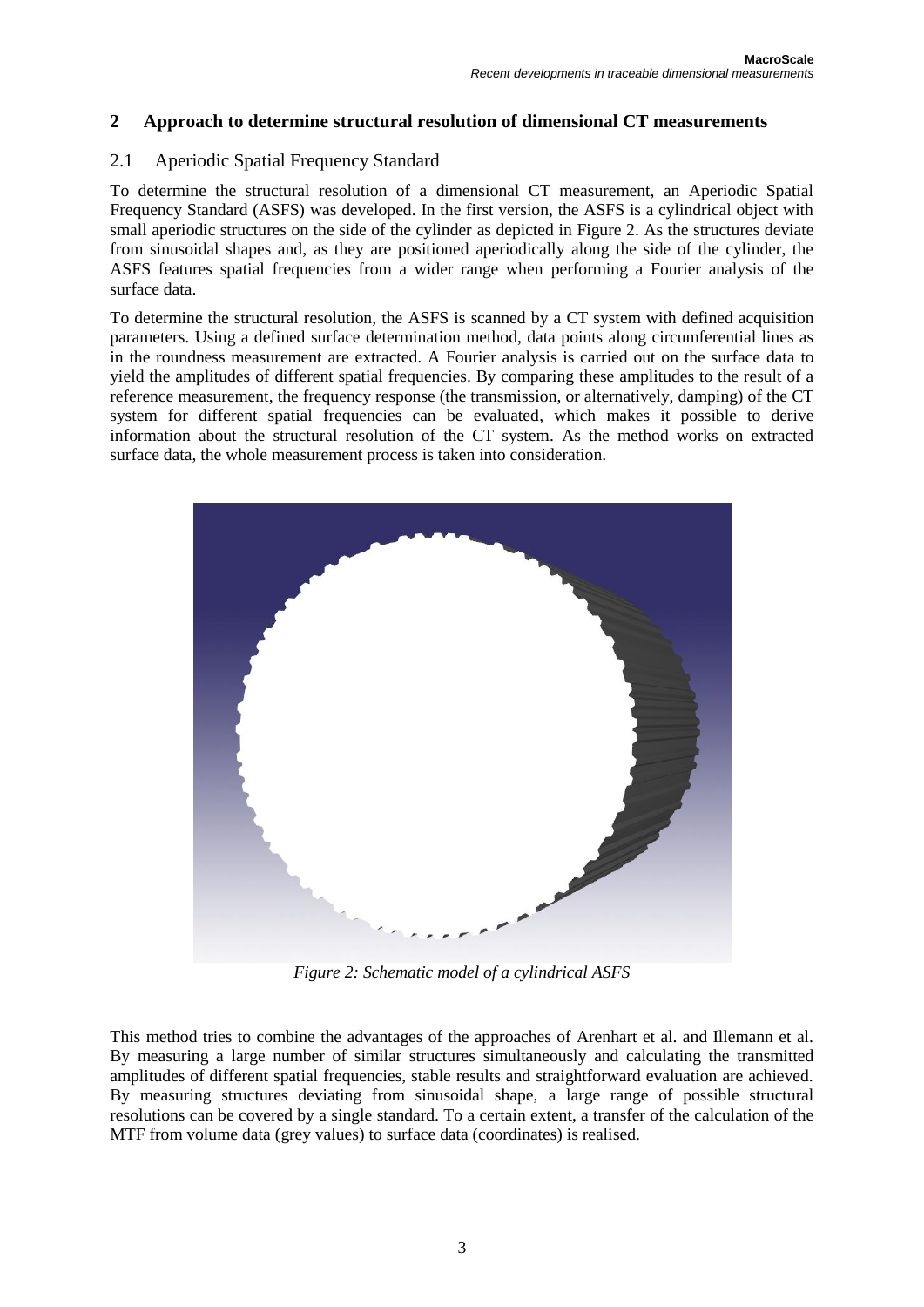### 2.2 Simulations

For simulative investigations, a cylindrical ASFS with aperiodically distributed, from sinusoidal shapes deviating geometries was modelled (see [Figure 3\)](#page-3-0). The width of the geometries is approximately 50 µm. The simulations have been carried out with the software 'aRTist' (**a**nalytical **R**adiographic **T**esting **i**nspection **s**imulation **t**ool) by BAM (Federal Institute for Materials Research and Testing) [15]. The CT system of the Institute of Manufacturing Metrology, a Werth TomoCheck 200 3D, is modelled realistically in aRTist, with all important error sources taken into account. Measurements of varying acquisition parameters were reproduced to investigate the transmission of different spatial frequencies of the ASFS by the CT system.



*Figure 3: Cross section of ASFS used for simulative investigations*

<span id="page-3-0"></span>A strong correlation with the geometrical magnification is visible. With increasing voxel size, the damping of higher frequencies increases (see [Figure 4\)](#page-3-1). Using the spatial frequency spectrum of the CAD data as reference, the transmission of amplitudes for different spatial frequencies can be calculated (see [Figure 5\)](#page-4-0). For a voxel size of 10 µm, about 50 % of the amplitude is transmitted at the spatial frequency of 8 mm<sup>-1</sup>. For higher spatial frequencies, the transmission decreases. As the amplitude at  $12 \text{ mm}^{-1}$  is almost zero, the calculation of the transmission for these spatial frequencies is rather unstable.



<span id="page-3-1"></span>*Figure 4: Simulated amplitudes for different geometrical magnifications.*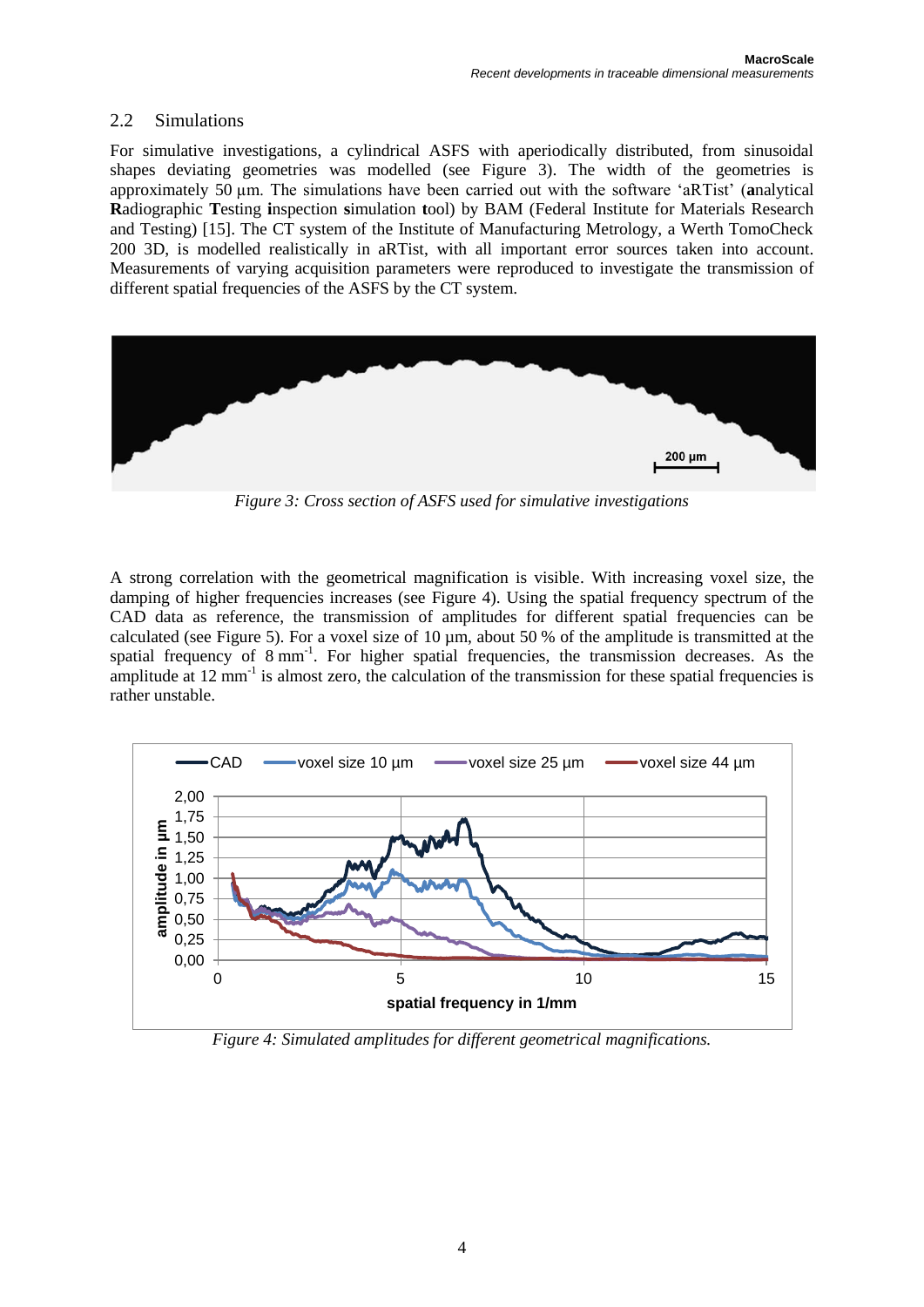

<span id="page-4-0"></span>*Figure 5: Simulated transmission of spatial frequencies for different geometrical magnifications.*

Likewise, the size of the X-ray spot has a significant influence on the transmission of different spatial frequencies (see [Figure 6\)](#page-4-1). When comparing cross sections of the simulated data sets [\(Figure 7\)](#page-5-0), it is evident that a large spot size leads to blurred projections and volume data. As a result, small structures are no longer recognizable in the extracted surface data.



<span id="page-4-1"></span>*Figure 6: Simulated transmission of spatial frequencies for different X-ray spot sizes*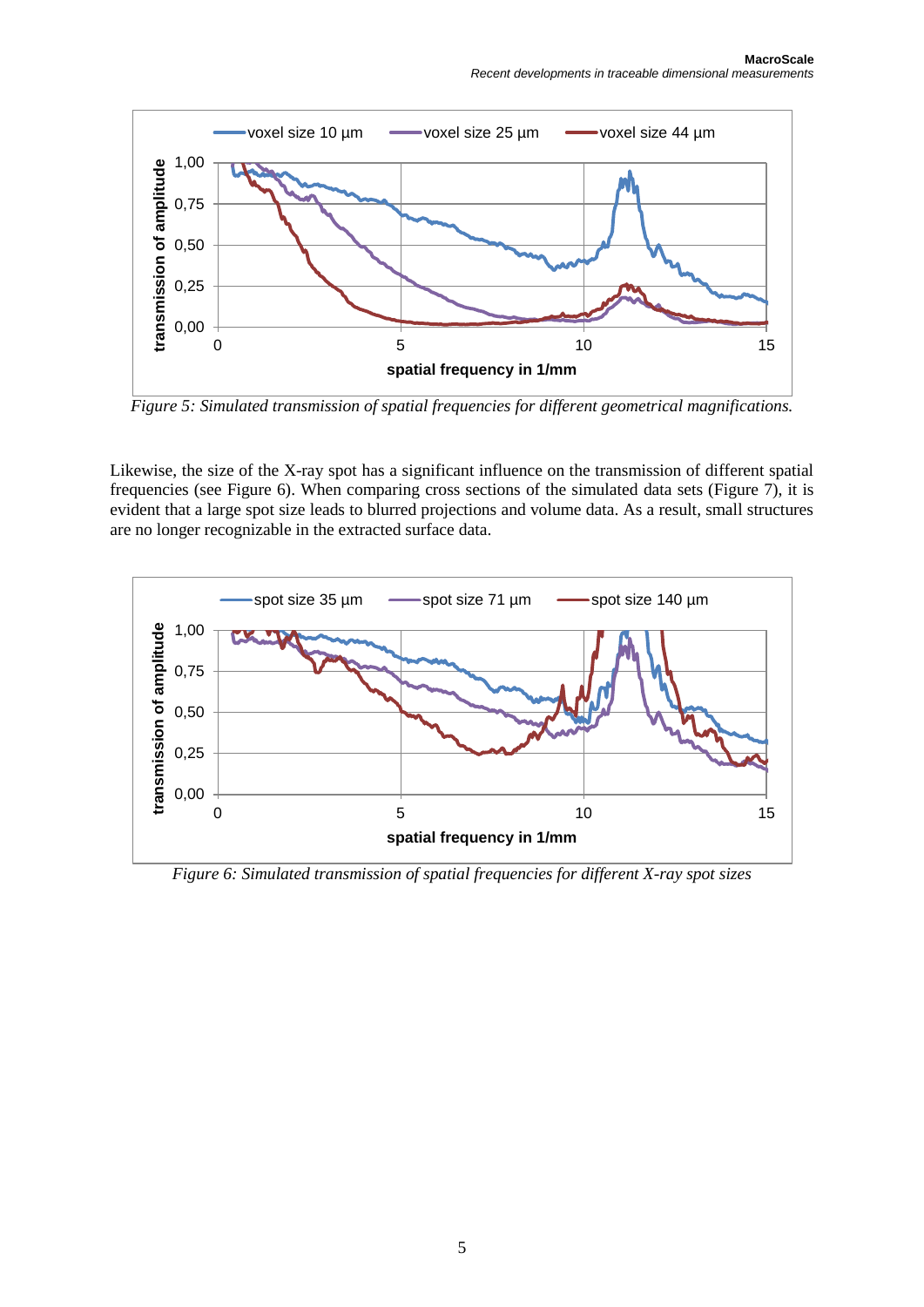

*Figure 7: Comparison of simulated cross sections for spot sizes of 35 µm (top) and 140 µm (bottom). The white line indicates the extracted surface.*

<span id="page-5-0"></span>The unsharpness of the detector itself has a similar impact on the transmission characteristics [\(Figure](#page-5-1)  [8\)](#page-5-1). While small structures are still identifiable for an ideal detector, they vanish when the realistic properties of the detector are considered.



<span id="page-5-1"></span>*Figure 8: Simulated transmission of spatial frequencies for different settings of the detector unsharpness.*

The number of averaged projections per angular position influences the noise in the measurement results. As expected, it has no influence on the general characteristic of the transmission curve. However, for smaller structures, noise leads to unstable results (see [Figure 9\)](#page-6-0).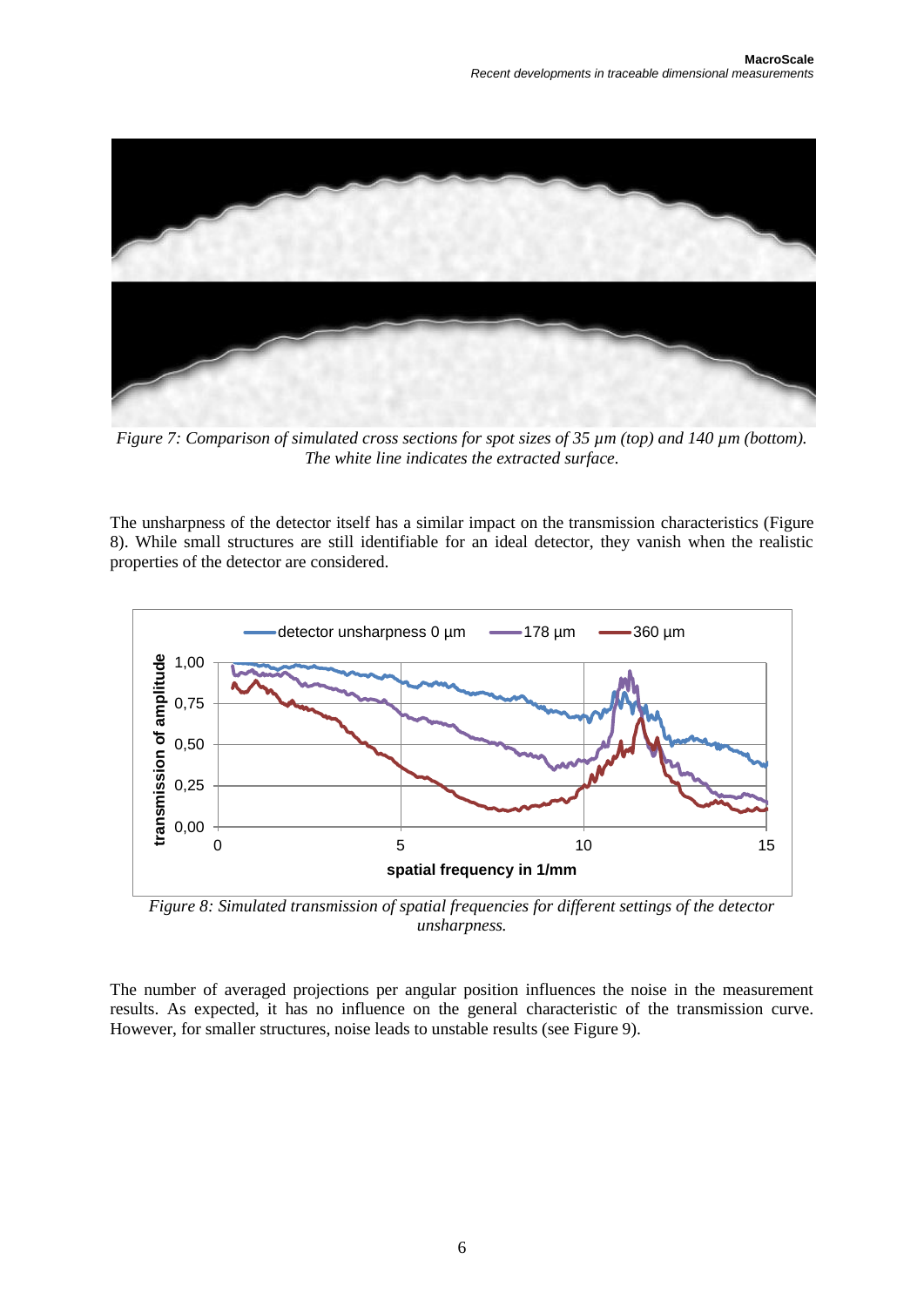

<span id="page-6-0"></span>*Figure 9: Simulated transmission of spatial frequencies for different settings of averaged projections.*

### 2.3 Experiments

A first test sample made of acrylic glass was manufactured using a laser cutter (see [Figure 10\)](#page-6-1). As filigree geometries are not achievable, the geometric structures have a size of several millimetres. However, with costs of about  $0.10 \in \text{per}$  piece, the production at FAU FabLab is extremely economic.



*Figure 10: Cross section of a cylindrical ASFS used for experimental investigations.*

<span id="page-6-1"></span>Comparing a CT measurement of 30 µm voxel size with a measurement at 88 µm voxel size with additional Gaussian filtering of the volume data over 15 voxels, it is clearly visible that the damping increases for large spatial frequencies (see [Figure 11\)](#page-7-0). In comparison with a measurement of a fringe projection system (ATOS Compact Scan 2M), it is noticeable that higher harmonics are not detected correctly by the fringe projection system as noise superimposes the signal (see [Figure 12\)](#page-7-1).

For all measurements, it is obvious that the sample lacks the filigree structures that are needed to generate significant amplitudes for higher spatial frequencies. It is possible to draw some conclusions by plotting the amplitudes on a logarithmic scale, but the significance of these first investigations is limited due to the low signal for large spatial frequencies.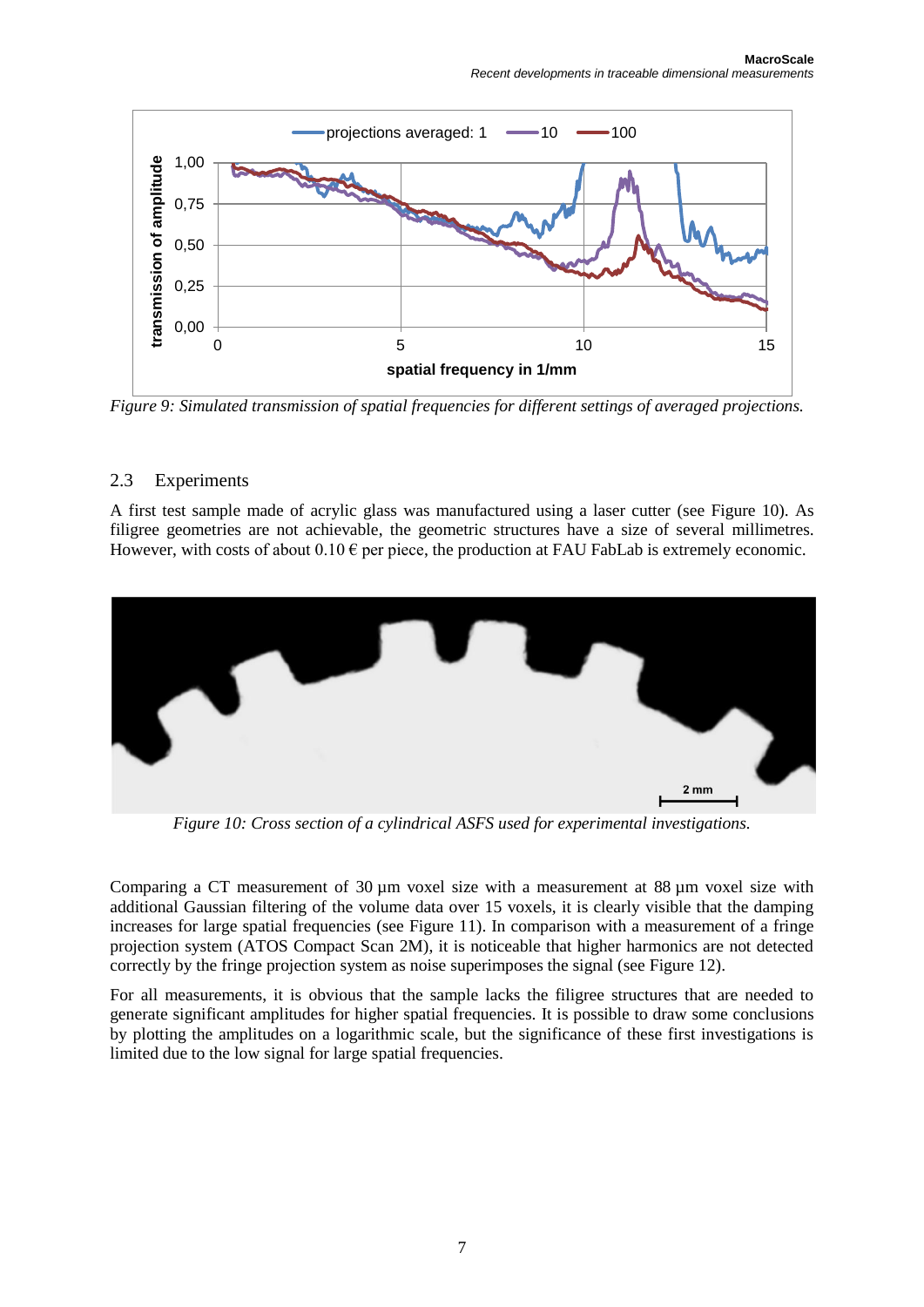

*Figure 11: Measured amplitudes for different acquisition parameters.*

<span id="page-7-0"></span>

<span id="page-7-1"></span>*Figure 12: Measured amplitudes in comparison with a fringe projection system.*

## **3 Conclusion and outlook**

It has been shown that the presented method is a promising alternative for determining the structural resolution. The characteristic curves of the transmission resemble the MTF that is used to determine the spatial resolution of a CT system. From this perspective, the concept of the MTF was transferred from volume data to surface data. Analogously, it is one possibility to define the structural resolution by determining the largest structure whose amplitude is transmitted by a certain percentage (e.g. 50 %).

Simulations have shown that the design of the ASFS allows determining the transmission of the amplitudes for a broader range of spatial frequencies using just one sample. The results are as theoretically expected: the geometric magnification, the focal spot size and the detector unsharpness are strongly influencing the general characteristic of the curve. The number of averaged frames per angular position does not change the characteristic, but leads to noise, which is significant especially for large spatial frequencies (i.e. small structures). Experimental investigations using a first prototype support these results and indicate that it is possible to compare the structural resolution of different sensors.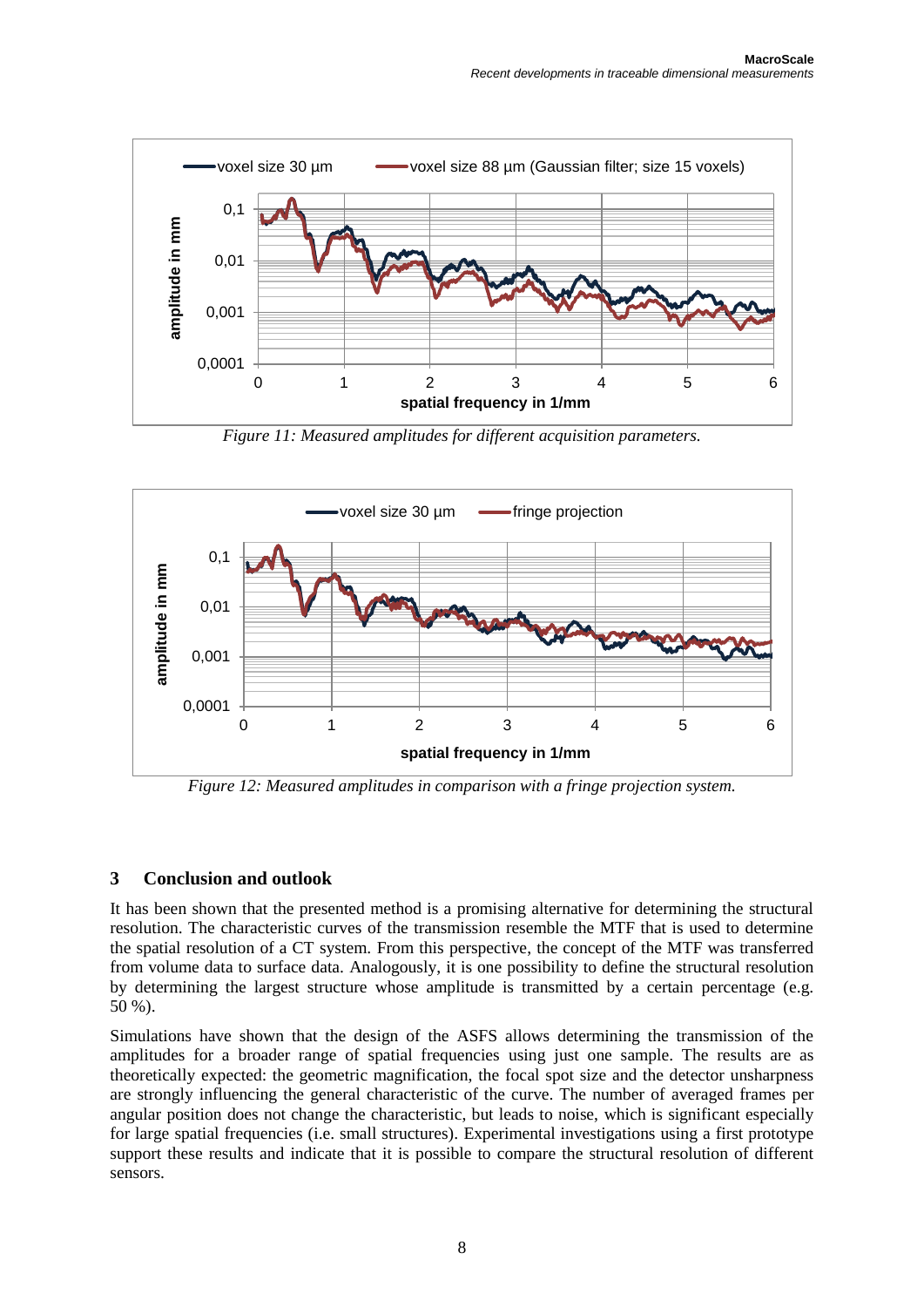However, a standard with much smaller geometrical features has to be manufactured for futher investigations. At the same time, the geometries of the small aperiodic structures will be adjusted to achieve a more uniformly distributed spatial frequency spectrum. As cylindrical geometries are difficult to measure for some CMMs like surface profilers, a linear ASFS will be developed.

The results of these investigations will be used in the EMRP project 'microparts'. In this project, a virtual metrological CT (VMCT) is being developed to enable numerical uncertainty determination for dimensional CT measurement. To ensure a realistic modelling of the CT system's characteristics for the measurements of small geometries, this method will be used to validate the consistency of simulated with experimental results.

### **Acknowledgement**

The authors would like to thank BAM (Federal Institute for Materials Research and Testing) for providing the simulation tool aRTist within the EMRP project 'microparts' and the team at FAU FabLab for the support while manufacturing the test samples. The EMRP is jointly funded by the EMRP participating countries within EURAMET and the European Union.

### **References**

[1] W. A. Kalender, Computed tomography: fundamentals, system technology, image quality, applications, John Wiley & Sons, 2011.

[2] T. M. Buzug, Computed tomography: from photon statistics to modern cone-beam CT, Springer, 2008.

[3] J.-P. Kruth, M. Bartscher, S. Carmignato, R. Schmitt, L. De Chiffre, A. Weckenmann, Computed tomography for dimensional metrology, CIRP Annals-Manufacturing Technology 60 (2) (2011) 821–842.

[4] VDI/VDE 2630 Blatt 1.1: Computed tomography in dimensional measurement - Fundamentals and definitions (draft), Beuth Verlag, Berlin, 2014.

[5] VDI/VDE 2630 Blatt 1.3: Computed tomography in dimensional measurement - Guideline for the application of DIN EN ISO 10360 for coordinate measuring machines with CT-sensors, Beuth Verlag, Berlin, 2011.

[6] U. Zscherpel, K. Osterloh, U. Ewert, Unsharpness characteristics of digital detectors for industrial radiographic imaging, Journal of Nondestructive Testing 9 (5) (2004) 1–8.

[7] S. Lou, X. Jiang, P. J. Scott, An introduction to morphological filters in surface metrology, Proceedings of The Queen's Diamond Jubilee Computing and Engineering Annual Researchers' Conference 2012.

[8] N. Flay, R. K. Leach, Application of the optical transfer function in x-ray computed tomography - a review, NPL Report ENG 41, November 2012.

[9] D. Weiß, Q. Shi, C. Kuhn, Measuring the 3D resolution of a micro-focus X-ray CT setup, in: Proceedings of iCT Wels 2012, 2012.

[10] S. Carmignato, A. Pierobon, P. Rampazzo, M. Parisatto, E. Savio, CT for industrial metrology - accuracy and structural resolution of CT dimensional measurements, in: Proceedings of iCT Wels 2012, 2012.

[11] M. Bartscher, H. Bremer, T. Birth, A. Staude, K. Ehrig, The resolution of dimensional CT - an edge-based analysis, in: Proceedings of iCT Wels 2012, 2012.

[12] J. Illemann, M. Bartscher, O. Jusko, F. Härtig, U. Neuschaefer-Rube, K. Wendt, Procedure and reference standard to determine the structural resolution in coordinate metrology, Measurement Science and Technology 25 (6) (2014) 064015.